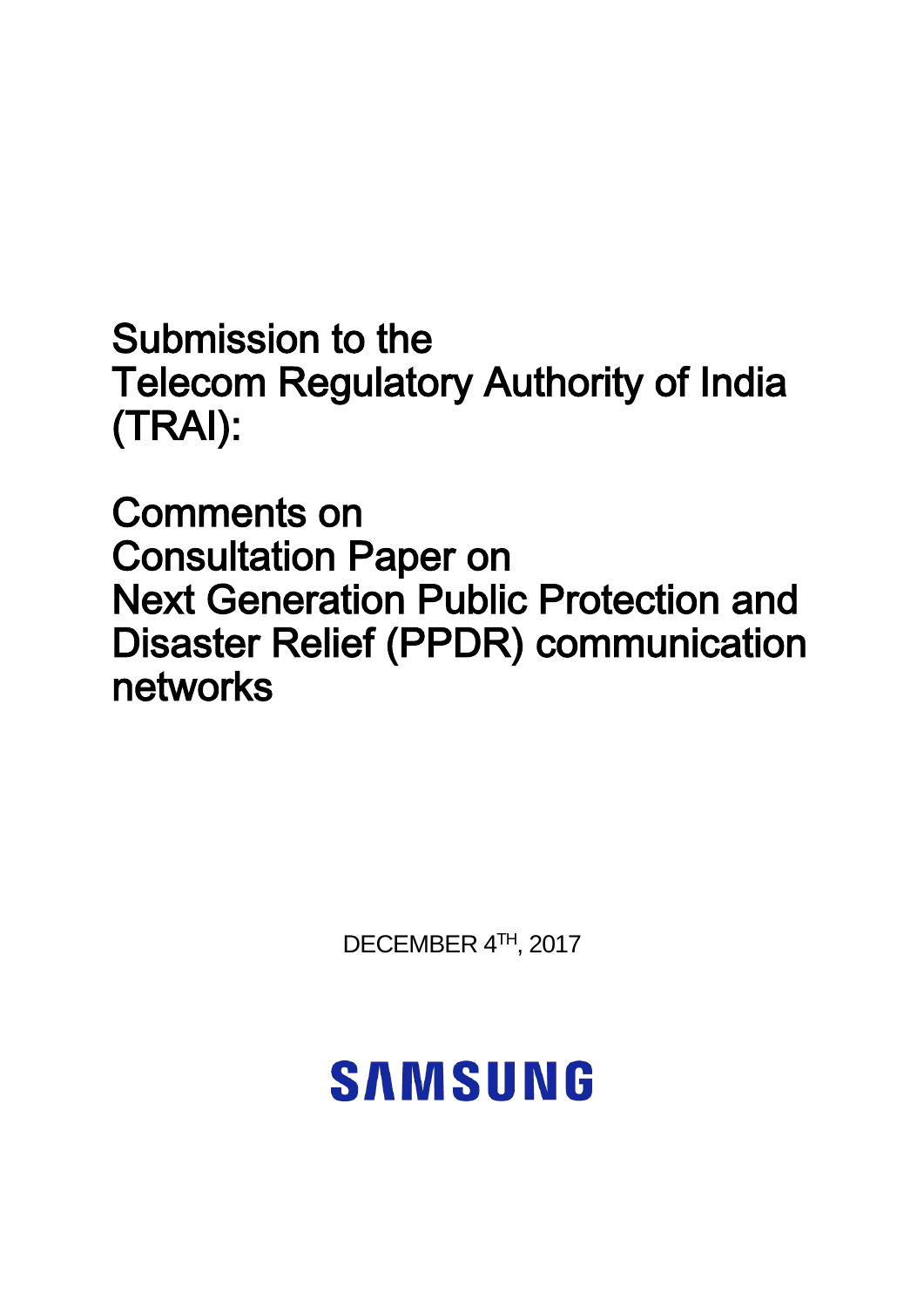### **Table of Contents**

| Q1. DO YOU CONSIDER THE EXISTING FRAGMENTED MODEL OF PPDR COMMUNICATION                 |
|-----------------------------------------------------------------------------------------|
| NETWORK IN THE COUNTRY ADEQUATE TO MEET THE PRESENT DAY CHALLENGES? IF                  |
|                                                                                         |
| Q2.                                                                                     |
| IN THE VARIOUS MODELS DESCRIBED IN PARA $2.11 \sim 2.15$ , IN YOUR OPINION WHICH OF THE |
| MODEL (DEDICATED, COMMERCIAL, HYBRID) WILL BE MORE SUITABLE FOR INDIAN                  |
| CONDITIONS? OR IS THERE ANY OTHER ALTERNATE MODEL WHICH WOULD BE MORE SUITABLE          |
| FOR INDIAN TELECOM ENVIRONMENT? PLEASE PROVIDE RATIONALE FOR THE SUGGESTED              |
|                                                                                         |
| Q3.                                                                                     |
| SHOULD PSUS BE EARMARKED FOR PROVIDING NATIONWIDE BROADBAND PPDR                        |
|                                                                                         |
| Q4.                                                                                     |
| WILL IT BE TECHNICALLY FEASIBLE AND BENEFICIAL TO PERMIT PPDR TRUNKING SERVICE          |
| ROAMING ON PUBLIC TELECOM NETWORKS? IF YES, WHAT CHALLENGES DO YOU FORESEE IN           |
| IMPLEMENTATION OF SUCH AN ARRANGEMENT? PLEASE JUSTIFY YOUR ANSWER5                      |
| Q5.                                                                                     |
| CAN FREQUENCY BANDS BE IDENTIFIED EXCLUSIVELY FOR PUBLIC PROTECTION AND                 |
| DISASTER RELIEF? WHAT ARE THE CANDIDATE BANDS FOR PPDR OPERATIONS IN INDIA? 6           |
| Q6.                                                                                     |
| IF WIDEBAND/BROADBAND PPDR IS TO BE IMPLEMENTED IN INDIA, WHAT QUANTUM OF               |
|                                                                                         |
| Q7.                                                                                     |
| WHAT IS THE COST AND BENEFITS TRADEOFF ENVISAGED FOR PUBLIC PROTECTION AND              |
|                                                                                         |
| Q8.                                                                                     |
|                                                                                         |
| Q9.                                                                                     |
| PLEASE GIVE YOUR COMMENTS ON ANY RELATED MATTER NOT COVERED IN THIS                     |
|                                                                                         |
|                                                                                         |
|                                                                                         |
|                                                                                         |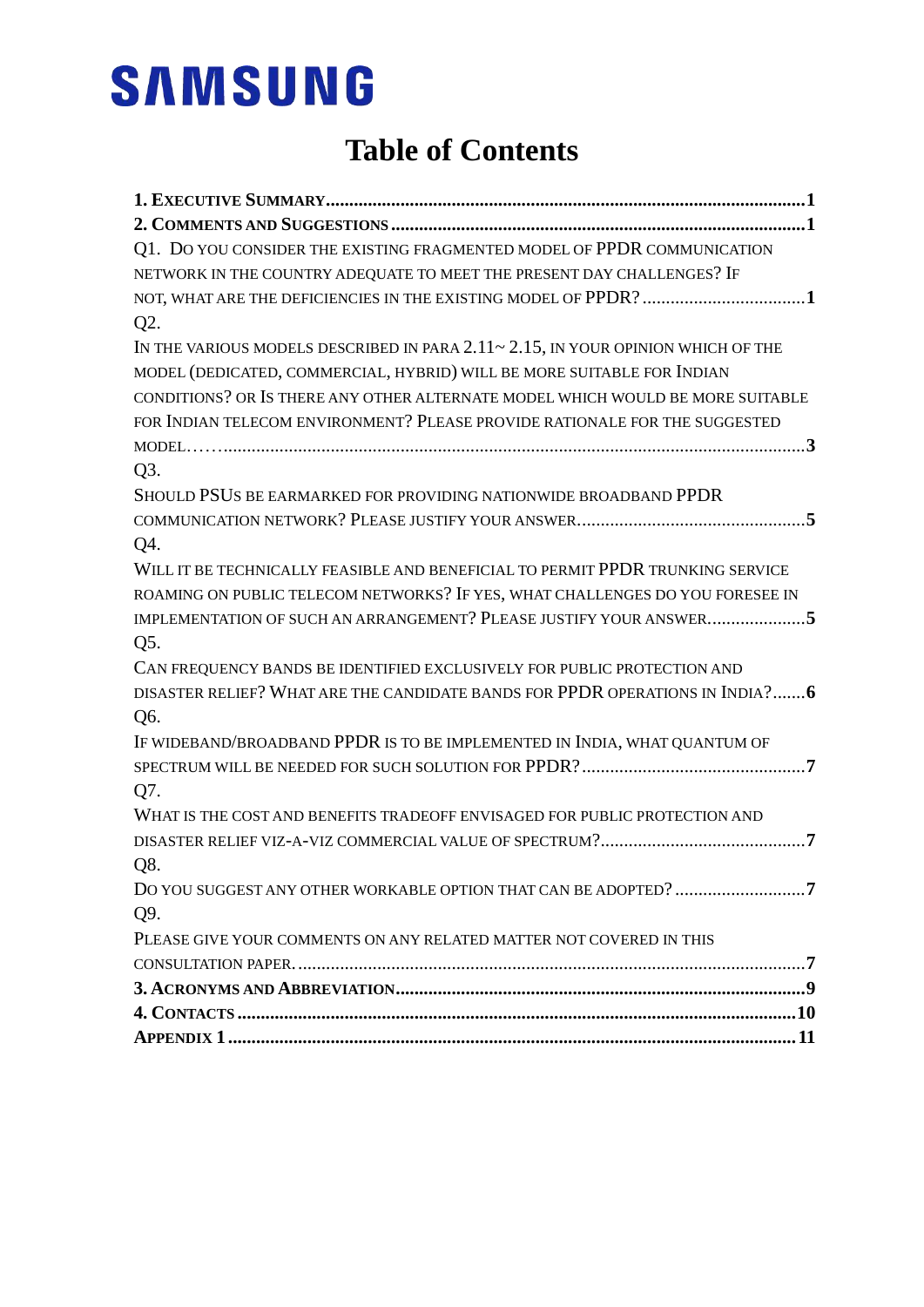### <span id="page-2-0"></span>**1. Executive Summary**

Samsung Electronics Co., Ltd (hereinafter Samsung) is pleased to submit a response to the TRAI consultation paper on "Next Generation Public Protection and Disaster Relief (PPDR) communication networks"**<sup>1</sup>** . Samsung is grateful for the opportunity to work with the TRAI relating to providing comprehensive communication infrastructure for PPDR agencies enabling better communications for public safety.

In section 2, Samsung provides comments and suggestions on the issue for questions listed in the consultation paper. Samsung fully supports the consultation by the TRAI to evolve existing legacy PPDR communication infrastructure (based on either analog systems or narrowband radios), which is fragmented and inadequate to meet the present day challenges. For Indian conditions we strongly believe that the next generation PPDR communication networks enhanced with broadband capabilities should be deployed over a single unified framework, and based on a shared network using RAN Sharing Model. At the same time to ensure that the rigorous requirements set out for public safety networks are not sacrificed, we recommend dedicated spectrum for PPDR communication services. With consideration of the increasing demand for critical communications in India, and the necessity for public safety communications to be supported on both on-network and off-network (D2D) modes, exclusive frequency band in Band 28 (APT700MHz), with a minimum of 10MHz downlink and 10MHz uplink is recommended to be earmarked in the National Frequency Allocation Plan (NFAP) inline with spectrum allocations in other regions of the world. We also believe that ownership of the management of the single unified PPDR solution should remain with the PSU on behalf of the government for efficient and effective public safety operations.

Samsung has demonstrated strong leadership in broadband PPDR technology through active participation in development of global PPDR standards and experience in successful implementation in Korea (please refer to Appendix 1 for more information) and active engagement with public safety agencies in nearly 30 countries around the world.

Finally, Samsung would like to thank the TRAI for the opportunity to comment on the consultation, and look forward to working closely with the TRAI in a continuous manner for evolution of PPDR communication networks aspects in India, including the possibility of establishing a mission program for PDDR e.g. "SURAKSHIT BHARAT".

### <span id="page-2-1"></span>**2. Comments and Suggestions**

-

In this section, Samsung provides detailed comments and suggestions for questions listed in the consultation paper.

<span id="page-2-2"></span>**Q1. Do you consider the existing fragmented model of PPDR communication network in the country adequate to meet the present day challenges? If not, what are the deficiencies in the existing model of PPDR?**

**No, the current fragmented model of PPDR communication is not adequate to meet the present day challenges in India. There is a need to have a single unified framework with nationwide**

<sup>1</sup> [http://www.trai.gov.in/sites/default/files/Consultation\\_Paper\\_PPDR%20\\_09102017.pdf](http://www.trai.gov.in/sites/default/files/Consultation_Paper_PPDR%20_09102017.pdf)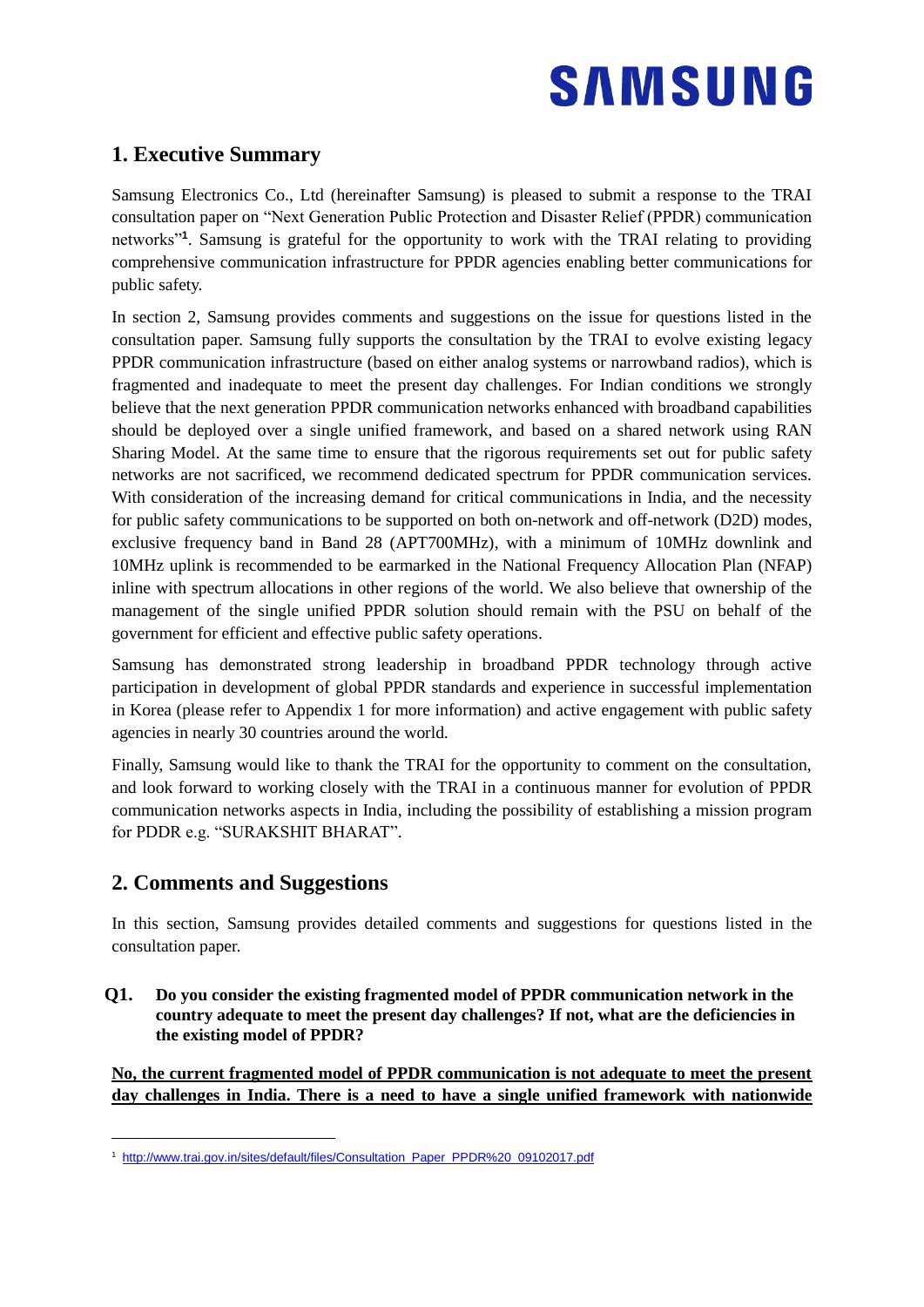#### **PPDR network coverage and enhanced broadband capabilities (based on 3GPP LTE solution, a.k.a. PS-LTE).**

Below, we would like to elaborate on some of the key challenges with the current public safety systems, for your consideration.

#### **1) Interoperability among various public safety agencies:**

PPDR agencies – including police departments, fire departments, emergency medical professionals, para-military forces, air traffic control and many others – need to be able to maintain streamlined and reliable communications in the event of natural or man-made disasters. The first few hours of an emergency are the most critical time to save lives; however, lack of coordination and reliable communication can severely handicap those efforts. In India, the ability to communicate and share information between agencies is prevented due to individually adopted technologies, spectrum, equipment, standards and protocols by the respective agencies (i.e. existing **fragmented framework** as illustrated in Figure 1). Cross-agency communication and coordination remains hard to achieve because it is never part of the planning or procurement process due to each agency's internal decision. Lack of interoperability leads to multiple issues that are not immediately apparent: proprietary, custom designed and non-interoperable technology and equipment are more expensive and typically limit the array of equipment options. For example, Tsunami in 2004 was a major disaster in which several Indian states were involved together. There was substantial variation in the responses of these states' governments which was uncoordinated, and resulting in inadequate response to the overall situation. As we move into the increasing realm of unpredictable geo-climatic and human introduced calamities, there is a strong need for coordination between the central and state governments to address the present day challenges. **Therefore a single unified framework (both policy and technology) is the need of the hour to enable coordinated efforts across states and agencies.**



[Figure 1: Lack of Interoperability hampers Coordination]

#### **2) Limitations of existing Narrowband PPDR networks:**

Agencies currently use Land Mobile Radio (LMR) technologies such as TETRA/P25 for missioncritical communications. While LMR networks are designed to meet the unique needs and priority access requirements, they carry only voice and do not provide data capabilities such as enhanced messaging, images and video-based functionality that is becoming an essential requirement for the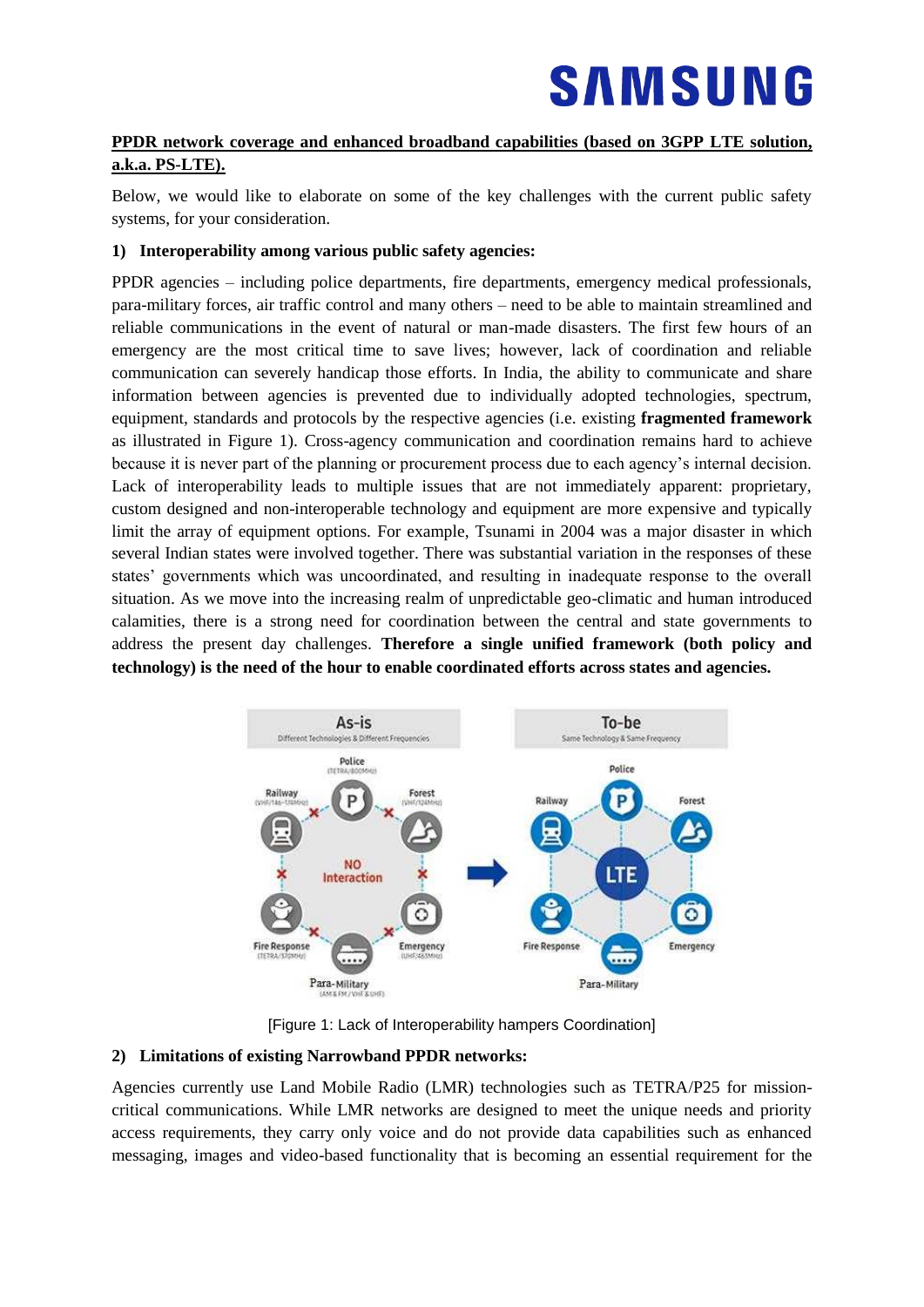first responders. Existing PPDR communication networks are outdated and cannot be enhanced for enriched content due to the inherent limitation of narrowband technologies, suffering significant productivity benefits. We are witnessing many agencies augment voice capabilities with data services and equipment from commercial carriers, however, this requires them to carry and maintain two devices e.g. a TETRA device and a smartphone or tablet. **In summary, existing narrowband-based PPDR networks are very limited and caters mainly to voice service needs.** 

Adopting a standardized technology around LTE will lead to establishing a **single unified framework,** which can be **scalable and brings economies of scale**. While the requirements defined by each government vary slightly by local environment, jurisdiction, geography, history and threat assessment, the use of LTE as a common underlying technology for mission critical services will satisfy the rigorous requirements set out for public safety networks, and offers significant benefits of a large and sustainable ecosystem of infrastructure equipment, devices and a harmonized spectrum usage. This advantage has been the basis for regulatory agencies in many countries to adopt public safety solutions based on LTE. **Leveraging LTE-based broadband technology unifies existing disparate public safety agency requirements through a common platform.**

<span id="page-4-0"></span>**Q2. In the various models described in para 2.11-2.15, in your opinion which of the model (dedicated, commercial, hybrid) will be more suitable for Indian conditions? or Is there any other alternate model which would be more suitable for Indian telecom environment? Please provide rationale for the suggested model.**

**India, with it's vast human population, and unique geo-political environment faces uncertainties from manmade disasters/hostile activities, and also prone to many natural disasters. In such environment, we highly recommend to earmark and utilize dedicated spectrum (as specified in section 2.13 of the consultation paper) in order to comply with the rigorous requirements set out for PPDR communications. In terms of network deployment strategy, our recommendation is to adopt Hybrid - RAN Sharing Model (as specified in section 2.15 of the consultation paper), to facilitate rapid deployment of nationwide PPDR infrastructure.**

#### **1) Spectrum based models**

For emergency communications over a spectrum of commercial carriers, it is imperative that first responder communications receive priority over commercial voice and data traffic. The Quality-of-Service Control Index (QCI) of PS-LTE can enable the pre-emption and prioritization to the public safety service request relative to other commercial service requests. First responders cannot rely on spectrum allocated to commercial carrier networks, as public usage can overload networks (from capacity point of view) and make emergency communications unreliable. In a different argument it also not commercially viable option for Indian operator's to always provide priority to PPDR services on a limited low band premium spectrum, which is currently used for commercial services unless the agencies agree to pay a market driven price for the priority PPDR services. In Indian context, it is highly desirable to have dedicated spectrum, which allows PPDR agencies have better control of the resources and subscribers database to better manage the high demand for PPDR services (voice and multimedia data capabilities) during emergencies and other critical communication needs. Dedicated spectrum will also provide added benefit of smooth inter-agency communication, i.e. better coordination through a unified policy framework, e2e compliance, and as well as a highly secure network satisfying PPDR requirements. Both the US and South Korea have chosen to reserve dedicated spectrum in the 700 MHz Band for first responder communications. While dedicated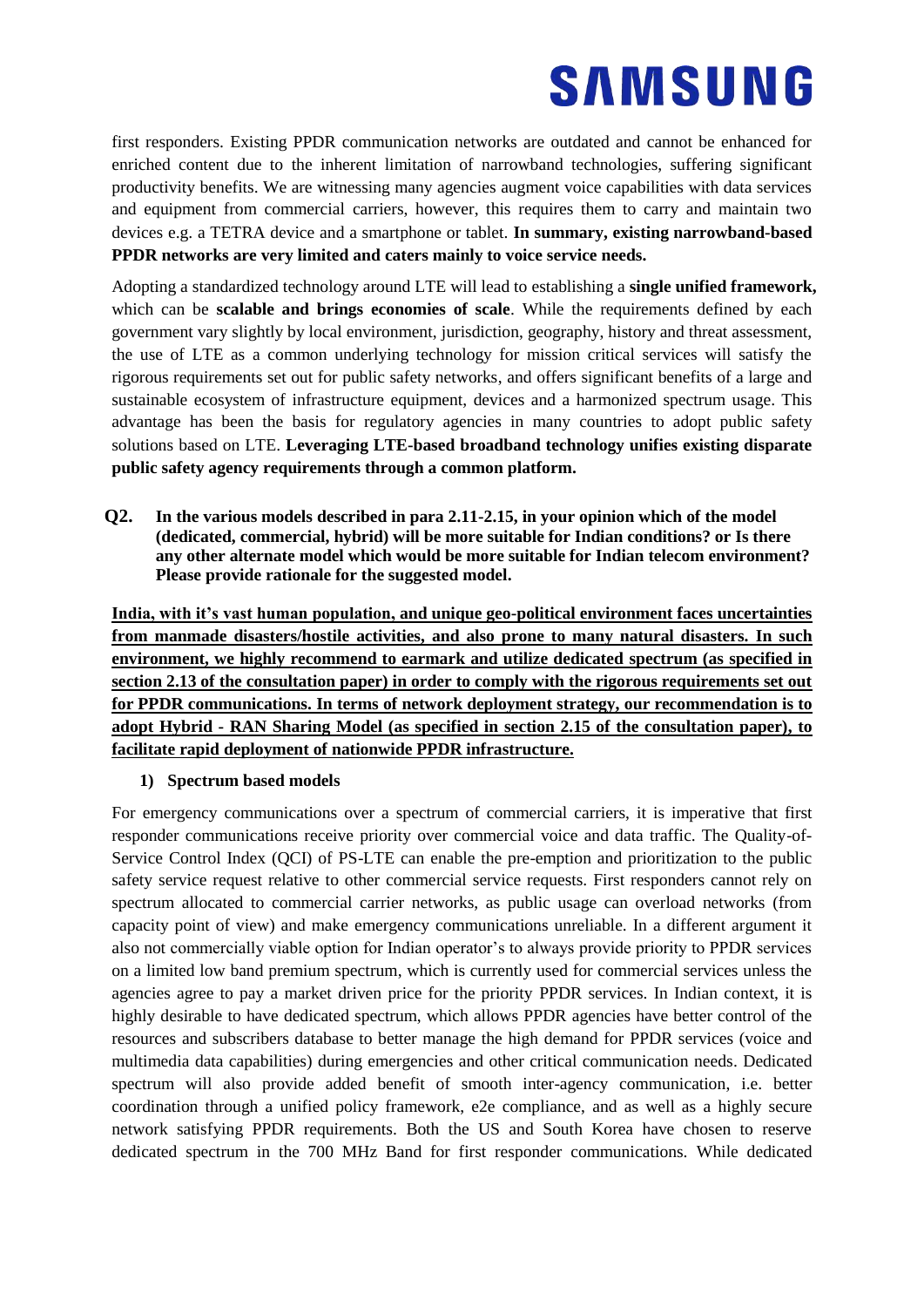spectrum for PPDR services may be shared by a number of PPDR agencies (police, fire, emergency medical services etc.) and other critical communication user organizations (captive users), there may be challenges in economic justification. To address such concerns, US and other countries are exploring business models for monetization of unused capacity in the dedicated spectrum e.g. when it is underutilized by PPDR agencies.

#### **2) Network deployment strategy based models**

Any comprehensive public safety system must provide nationwide coverage whether it is dense urban areas or sparsely populated rural areas. So planning, building and operating a dedicated nationwide broadband PPDR network, as vast as India could be time consuming and expensive. In such cases, it is advantageous to explore leveraging existing network infrastructure deployed by commercial carriers.

Commercial carrier networks are generally designed and deployed in geographies (service circles) only with reasonable user density and traffic considerations, which makes economic sense for the commercial carriers. However, there is also a possibility of having coverage holes in geographies not covered by commercial carriers, which is not acceptable for PPDR communications. Therefore completely relying on commercial carrier network infrastructure, in the hour of need that can be shared between PPDR first responders and commercial carrier network subscribers may not meet the PPDR requirement on nationwide coverage, and additional infrastructure may be necessary. Nevertheless, sharing infrastructure in urban and rural areas covered by commercial carriers will help in identifying the coverage holes.

Government agencies need to explore appropriate models (e.g., CAPEX for deployments in coverage holes or providing other benefits) with commercial carriers for meeting this additional infrastructure meant to be used for PPDR usage. Network Availability is another key requirement for PPDR agencies during disasters, however maintaining the network availability is a big challenge (primarily, due to loss of electric supply, loss of backhaul etc.) and sufficient alternatives need to be planned in advance in order to achieve the public safety grade network availability.

In our perspective for Indian conditions, both from coverage and economic standpoint, to start with, it will be appropriate to have a shared infrastructure model based on existing commercial carrier networks supplemented by additional deployments mitigating coverage holes. This shared model is equivalent to the hybrid model discussed in section 2.15 of the consultation paper. Among the hybrid models, RAN Sharing Model is highly recommended which seems attractive to all the major operators for the PPDR services.

To enable such shared model, we outline a suggested framework:

- 1) Government to identify a dedicated spectrum (preferably APT700MHz please see our response to Question 5).
- 2) Government select an operator who provides a commercially viable PPDR network through a tendering process and a service agreement to deliver PPDR services on the newly identified dedicated spectrum.
- 3) Operator will be contracted to build & manage the PPDR communications network to ensure the availability of PPDR network resources with given capacity at any point of time, and paid for by the government as per the business arrangement.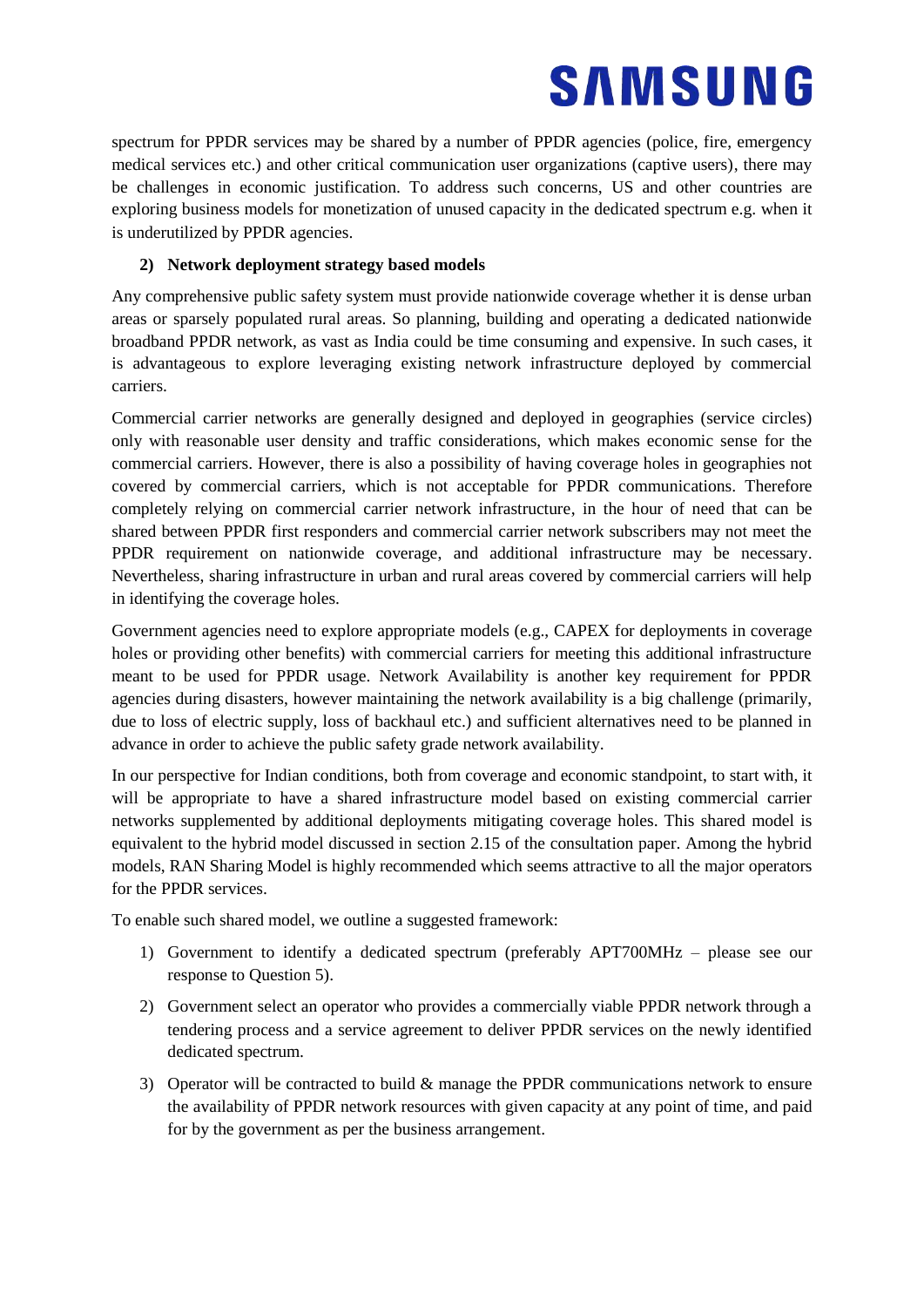- 4) The operator may utilize the unused capacity for commercial services. For such usage, the operator may be required to pay to the Government. (**Note**: During the period that PPDR agencies are active and utilizing the resources, commercial carrier users might be restricted/less prioritized to use the network resources).
- 5) Additionally, new mechanisms should be derived for the Government revenue generation based on further TRAI consultation. The mechanism combines the overall spectrum charge (combining spectrum acquisition charge  $+$  SUC) to be paid by operator to government for using PPDR spectrum.

#### **Benefits of the proposed model:**

- Government provides priority to mission critical communications platform for public safety services in a time bound manner.
- Government benefits from the additional revenue from the commercial usage of the PPDR spectrum.
- Operator benefits from the usage based payment mechanism for the PPDR spectrum which may be used for other than PPDR services.
- Offers significant benefits of a large and sustainable ecosystem development of devices in Band 28 for India market.

#### <span id="page-6-0"></span>**Q3. Should PSUs be earmarked for providing nationwide broadband PPDR communication network? Please justify your answer.**

**Yes**, PSU earmarking will help establish a single coordination framework for communication across the first responders that belong to multiple agencies i.e. through common dispatch and notification process during disaster management. Further, we are of the opinion that ownership of the entire PPDR solution (proposed in response to Question 2) should remain with the PSU on behalf of the government.

In this approach, it will be possible to deploy a dedicated core network for PPDR services, which can be connected to the shared RAN infrastructure of a commercial operator, as proposed in our response to Question 2.

<span id="page-6-1"></span>**Q4. Will it be technically feasible and beneficial to permit PPDR trunking service roaming on public telecom networks? If yes, what challenges do you foresee in implementation of such an arrangement? Please justify your answer.**

#### **PPDR trunking service roaming on commercial carrier networks is technically feasible, and beneficial in scenarios where there are coverage holes.**

With an assumption of good nationwide coverage PPDR trunking service, roaming on commercial carrier networks may be rare in occurrence. However, until the time the dedicated PPDR network is getting build there are chances of coverage holes which may require roaming to the commercial carrier network. In such scenarios, the commercial operators should allow PPDR roaming to their network on the spectrum band PPDR device supports. Agencies need to ensure necessary commercial & service level agreement with commercial carriers to provide priority for PPDR services over other commercial services during the necessary period. Technically, it is feasible to permit PPDR trunking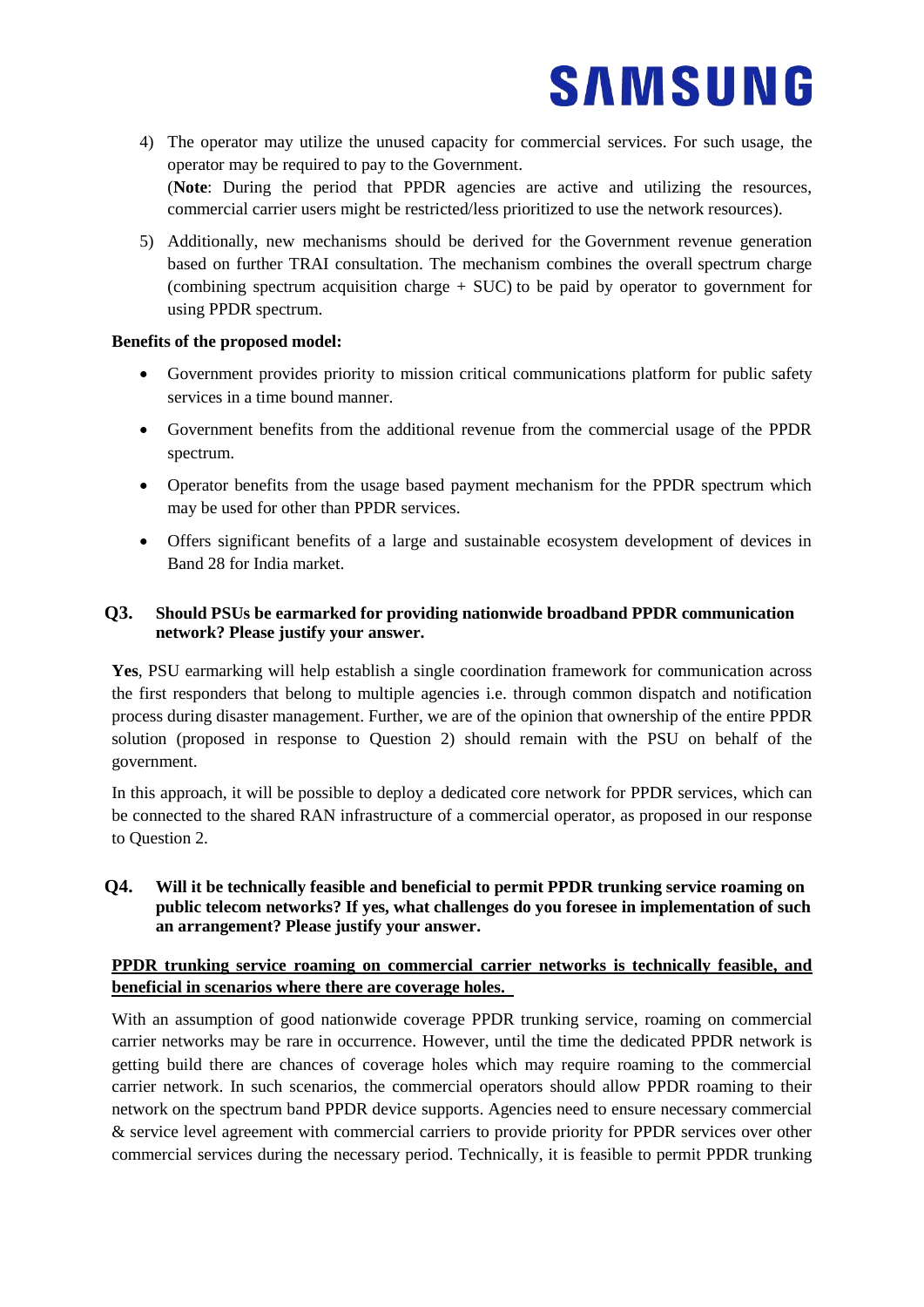service roaming on commercial carrier networks with appropriate service agreements and network configurations such that PDN establishment is routed to the P-GW in Home PLMN over a VPN connection.

#### <span id="page-7-0"></span>**Q5. Can frequency bands be identified exclusively for public protection and disaster relief? What are the candidate bands for PPDR operations in India?**

**Yes, we strongly believe that an exclusive frequency band for PPDR operations is identified, in order to efficiently design the nationwide network for coverage and capacity. Based on the global trends, Band 28 is recommended to be earmarked in National Frequency Allocation Plan (NFAP) for PPDR communications.**

As illustrated in the Table 1 below, Band 28 (APT700MHz) is the leading LTE band for PPDR communications.

| <b>Region</b>        | <b>Countries</b> | <b>LTE Bands</b> |
|----------------------|------------------|------------------|
| <b>Asia-Pacific</b>  | South Korea      | Band 28          |
|                      | Japan            | <b>Band 5, 8</b> |
|                      | China            | Band 39          |
|                      | Australia        | Band 7, 28       |
| <b>North America</b> | <b>USA</b>       | Band 14          |
|                      | Canada           | Band 14          |
| <b>Latin America</b> | Mexico           | Band 28          |
| <b>Europe</b>        | UK               | Band 3, 7, 20    |
|                      | France           | Band 28, 68      |
|                      | Germany          | Band 28, 68      |
|                      | <b>Finland</b>   | Band 28          |
| <b>Middle East</b>   | Qatar            | Band 20          |
|                      | <b>UAF</b>       | Band 68          |

[Table 1. LTE Frequency Band Usage by Country for Public Safety]

In the proposed model in response to Question 2, we recommended dedicated spectrum for PPDR service. This should be possible because Resolution 646 (rev WRC-15) has identified the 694- 894MHz for broadband operations. Of 694-894MHz, APT700MHz (Uplink: 713-748MHz; Downlink: 768-803MHz) is best for fulfilling the Data service requirements of a PPDR network.

#### **Other Benefits for APT 700MHz band:**

- Better Radio Propagation Characteristics
- No concern of Interoperability
- Availability of broader device manufacturing base
- References available from countries like US, South Korea, UAE, Canada, France etc. where 700MHz is already being used for broadband PPDR (globally harmonized band providing economies of scale)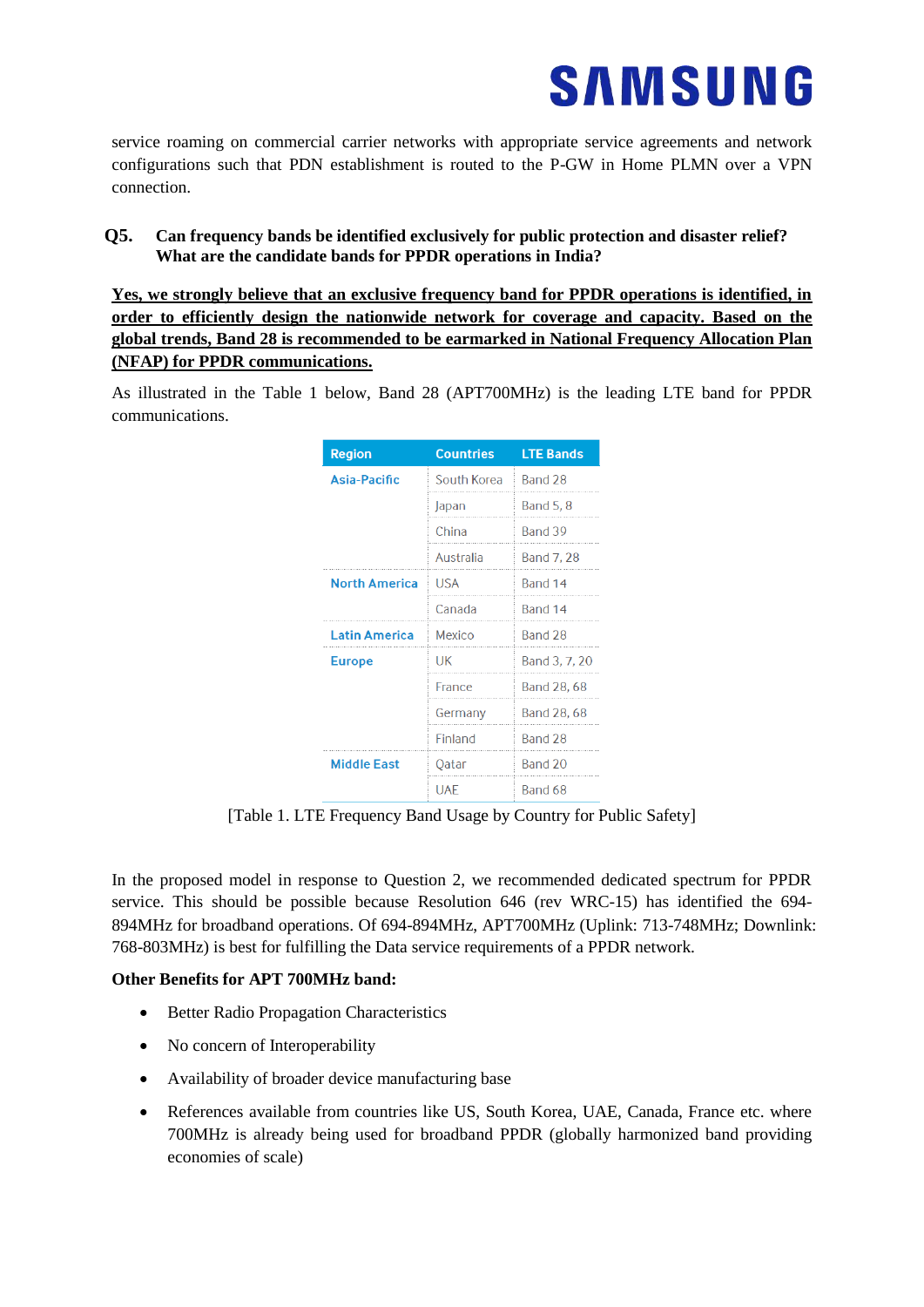Offers significant benefits of a large and sustainable ecosystem development of devices in Band 28 for India market.

**NOTE: While we believe that any spectrum block from Band 28 is identified exclusively for PPDR operations, please refer to our response to Question 2, where other spectrum blocks from the same band may be made available for commercial services as well.**

<span id="page-8-0"></span>**Q6. If wideband/broadband PPDR is to be implemented in India, what quantum of spectrum will be needed for such solution for PPDR?**

#### **Minimum of 10MHz downlink and 10MHz uplink is recommended to provide an efficient broadband PPDR solution.**

Allocation of 10MHz (downlink/uplink) spectrum is in line with global practices being followed in early adoption countries such as US, South Korea etc., but also taking into account the multiple agencies in India, and multitude of device types (e.g. dash board units, drones, remote surveillance cameras) for emerging use cases, it seems natural to consider the same minimum requirements. In order to enable effective operation and achieve acceptable performance for PPDR services including the D2D support, it is necessary to assign a dedicated spectrum with atleast 10MHz bandwidth. Further, we envision higher data consumption with services based on data and video capabilities (e.g. live streaming), which will require higher data rates.

#### <span id="page-8-1"></span>**Q7. What is the cost and benefits tradeoff envisaged for public protection and disaster relief viz-a-viz commercial value of spectrum?**

**We do not provide specific comments, however please see our response in Question 2 for related information. Further, we are in the view that no cost comparison should be made in case of saving life of the citizens as the security and welfare of the society is the prime responsibility of the government.**

<span id="page-8-2"></span>**Q8. Do you suggest any other workable option that can be adopted?**

**Please refer to our response to Question 2.**

<span id="page-8-3"></span>**Q9. Please give your comments on any related matter not covered in this consultation paper.**

#### **The PPDR solutions for India should be based on the global 3GPP standard<sup>2</sup> . For India specific PPDR solution needs, a study may need to be organized in TSDSI (Indian Telecom SDO), to identify specific Indian requirements (if any) not already addressed by the 3GPP solution.**

In this section, while we focus on presenting the evolution of global standards for PPDR services and to share our thoughts for developing India specific requirements, we would like to take the opportunity to suggest to the authority to recommend DoT to establish a mission programme for PPDR. The mission programme can be termed for example, as "**SURAKSHIT BHARAT**". The

-

<sup>2</sup> [http://www.3gpp.org/news-events/3gpp-news/1875-mc\\_services](http://www.3gpp.org/news-events/3gpp-news/1875-mc_services)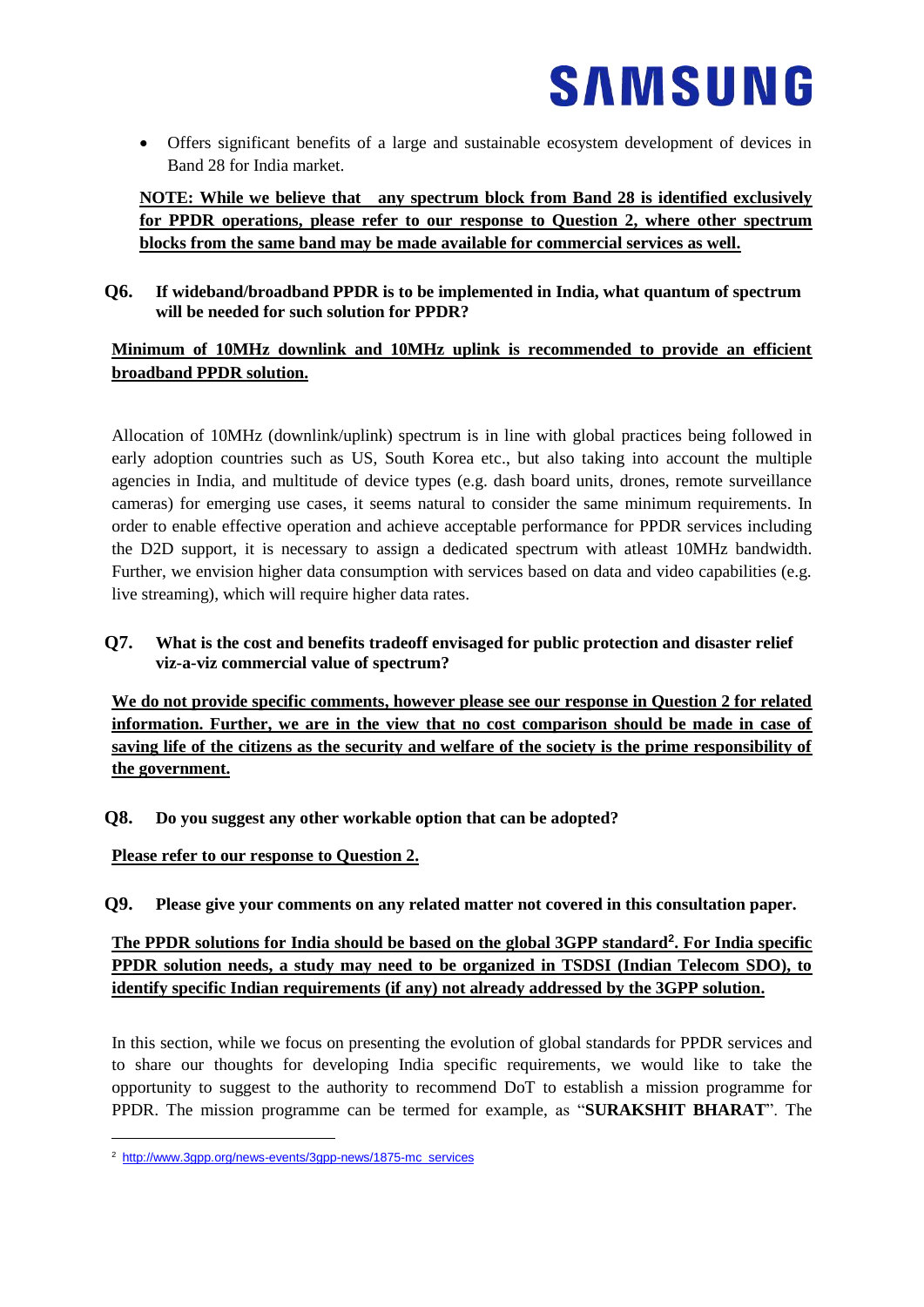creation of such mission programme would kick start the goal to achieve a single unified framework (both policy and technology) enabling coordinated efforts across states and agencies.

Demand for Mission Critical services over broadband drove the development of specifications for a standardized PPDR functionality in 3GPP based on key requirements illustrated in Figure 2 below.



[Figure 2: Key requirements of a PS-LTE System]

3GPP-based PPDR standard has strong support from all the major national public safety agencies, including the US Department of Commerce, UK Home Office, South Korea Ministry of Public Safety and Security, French Interior ministry, and TETRA Critical Communication Association (TCCA). 3GPP selected LTE as the mobile technology for public safety broadband communications. 3GPP Releases 12 and 13 were focused on defining the specifications for Mission Critical Push-to-Talk (MCPTT) over LTE to be used for broadband critical communications. Subsequently, member countries have rapidly adopted 3GPP based PS-LTE solution for their respective Public Safety communications systems.

In the event of a major disaster, if the LTE network collapses due to congestion or physical damage, first responders must be able to connect with each other. The Device-to-device (D2D) capabilities of the 3GPP PS-LTE system based on Release 12 ProSe allows first responders to maintain the critical lines of communication in such scenarios. ProSe enables direct discovery of peers in order to establish communication between the devices that are not under the coverage of the network. ProSe also allows the communication between devices under the network coverage and outside the network coverage using UE-to-network relay capability of the device. Hence D2D communication is one of the most essential features for first responders.

Besides attaining service parity for voice (both Network Mode Operation and Direct Mode Operation) with the existing PPDR systems, Public Safety community have requested multimedia services be adapted to their missions and way of working. As a result, 3GPP in Release 14 introduced additional Mission Critical (MC) Services and enhancements to its repertoire of standardized applications, specifically: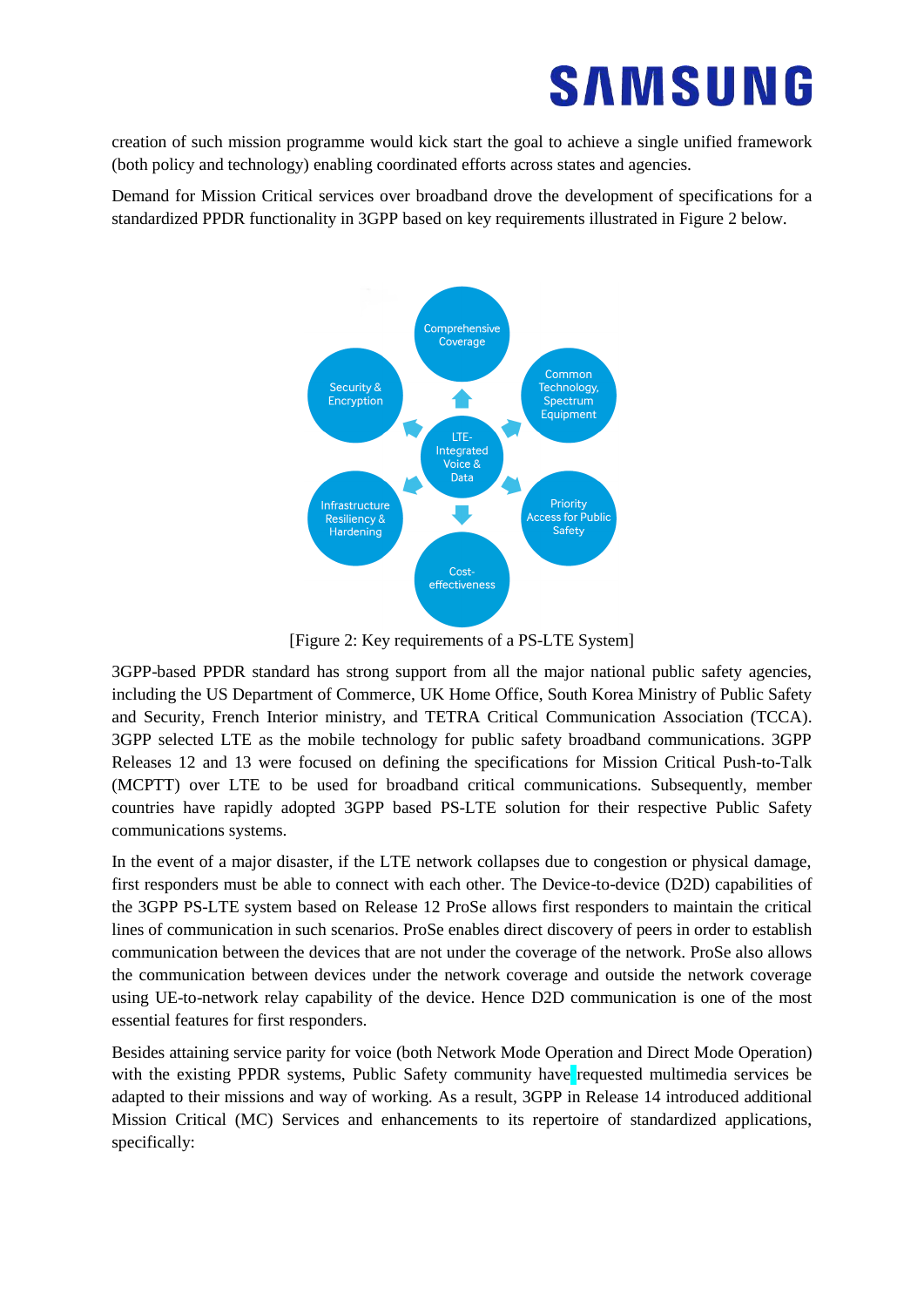- Enhancements to MCPTT
- Mission Critical Data (MCData) for both on-network and off-network (D2D) modes
- Mission Critical Video (MCVideo) for both on-network and off-network (D2D) modes
- Common Functional Architecture to enable standardization of additional MC Services

In 3GPP Release 15 MC services are further evolved, in particular:

- Interconnection between 3GPP defined MC systems
- Interworking between the 3GPP defined MC system and legacy systems such as TETRA or P25, for voice and short data service
- MC Service requirements from railway industries
- MBMS APIs for MC Services
- MC Service requirements from maritime industries

Please refer to 3GPP website**<sup>3</sup>** for detailed information on 3GPP efforts.

Considering PPDR is a global initiative, we highly recommend that standards developed by 3GPP should be adopted for Indian PPDR services as the baseline. For India specific PPDR services requirements, it is suggested that related studies and technical specifications are developed in Telecommunications Standards Development Society, India (TSDSI - India's Telecom SDO).

### <span id="page-10-0"></span>**3. Acronyms and Abbreviation**

| 3GPP             | 3rd Generation Partnership Project        |
|------------------|-------------------------------------------|
| <b>APT</b>       | Asia-Pacific Telecommunity                |
| <b>CAPEX</b>     | Capital Expenditure                       |
| D <sub>2</sub> D | Device-to-device                          |
| E <sub>2</sub> E | End to End                                |
| <b>LMR</b>       | Land Mobile Radio                         |
| <b>LTE</b>       | Long-term evolution                       |
| <b>MBMS</b>      | Multimedia Broadcast Multicast Service    |
| MC.              | <b>Mission Critical</b>                   |
| <b>MCPTT</b>     | Mission Critical Push-To-Talk             |
| <b>NFAP</b>      | <b>National Frequency Allocation Plan</b> |
| <b>PDN</b>       | Packet Data Network                       |
| P-GW             | <b>PDN</b> Gateway                        |
| <b>PLMN</b>      | Public land mobile network                |

<sup>3</sup> [http://www.3gpp.org/news-events/3gpp-news/1875-mc\\_services](http://www.3gpp.org/news-events/3gpp-news/1875-mc_services)

-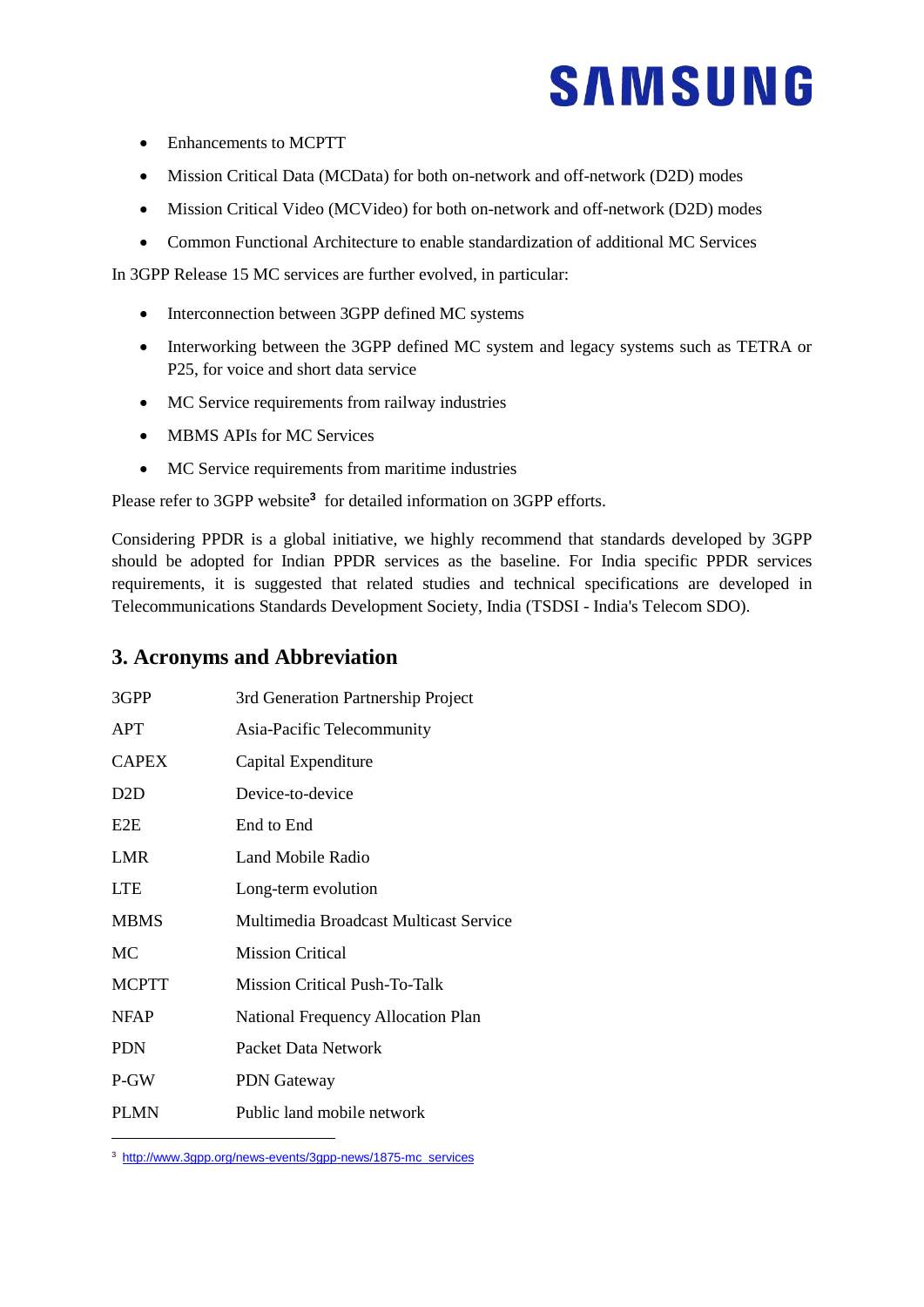| <b>PPDR</b>   | <b>Public Protection and Disaster Relief</b>            |
|---------------|---------------------------------------------------------|
| ProSe         | <b>Proximity Services</b>                               |
| <b>PS-LTE</b> | <b>Public Safety-LTE</b>                                |
| <b>PSU</b>    | <b>Public Sector Undertakings</b>                       |
| <b>QCI</b>    | Quality-of-Service Control Index                        |
| <b>RAN</b>    | Radio Access Network                                    |
| <b>SUC</b>    | <b>Spectrum Usage Charges</b>                           |
| <b>TCCA</b>   | <b>TETRA Critical Communication Association</b>         |
| <b>TETRA</b>  | Trans-European Trunked Radio                            |
| <b>TRAI</b>   | Telecom Regulatory Authority of India                   |
| <b>TSDSI</b>  | Telecommunications Standards Development Society, India |
| <b>US</b>     | <b>United States of America</b>                         |
| <b>VPN</b>    | Virtual Private Network                                 |

### <span id="page-11-0"></span>**4. Contacts**

Samsung R&D Institute India - Bangalore Suresh CHITTURI [\(s.chitturi@samsung.com\)](mailto:s.chitturi@samsung.com)

Samsung R&D Institute India - Bangalore Basavaraj PATTAN [\(basavarajjp@samsung.com\)](mailto:basavarajjp@samsung.com)

Appendix: 1